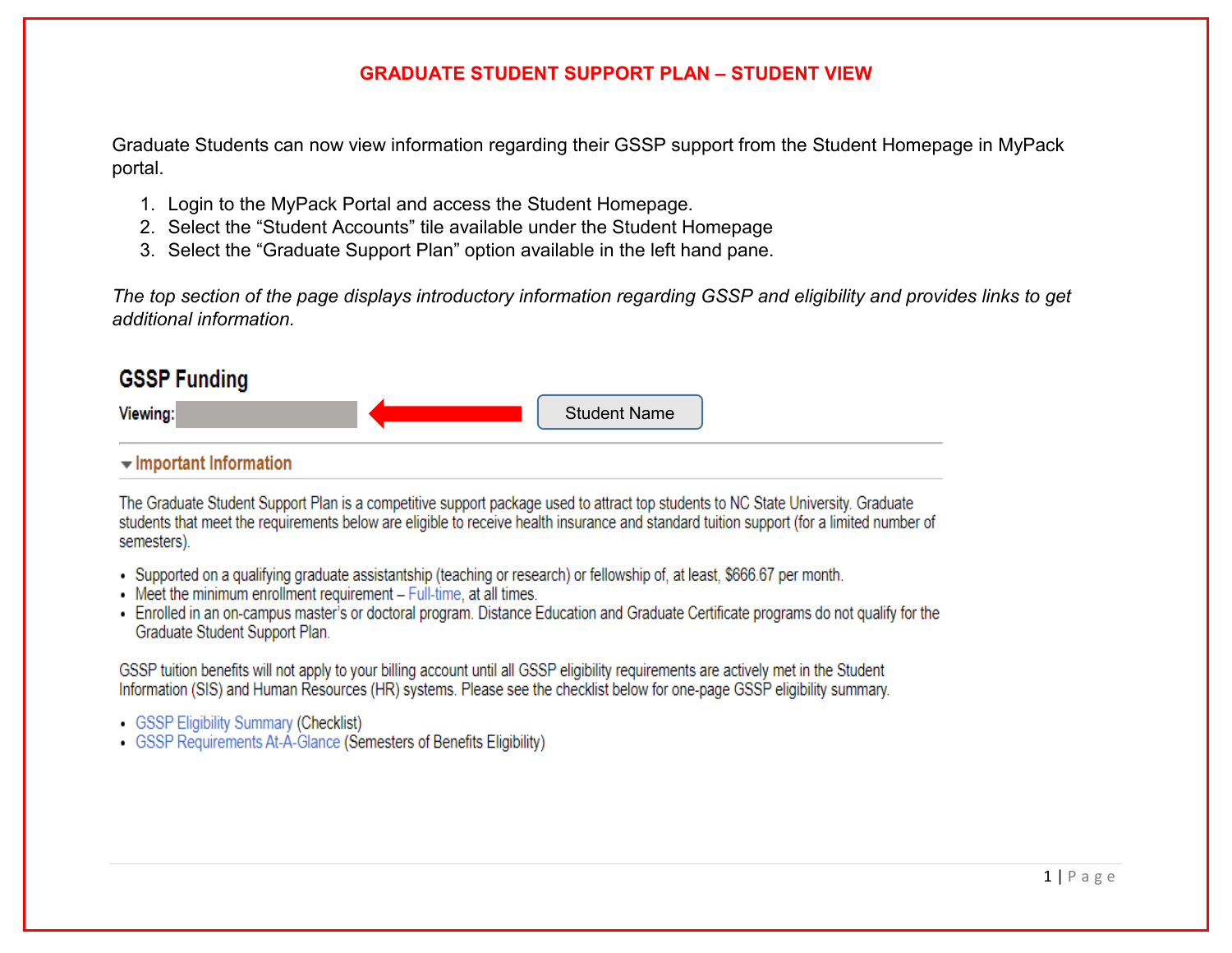*The next section of the screen displays the final term the student is eligible to receive tuition support based on the number of semesters the student has enrolled in a graduate program. Please note that a student can receive Graduate Student Health Insurance benefits even after the final term if they meet GSSP eligibility criteria*. The section also shows if the student is eligible to receive tuition and/or health insurance benefits in the current term and the status of the student meeting the GSSP eligibility requirements.

### Final Term of Tuition Support

#### 2026 Spring Term

Your final term of GSSP tuition support is projected to be the 2026 Spring Term, assuming that you enroll in each fall and spring term. Every semester in which the student is enrolled counts against the total number of allowed semesters for tuition support, even if the student does not participate in the Graduate Student Support Plan.

| Show graduate terms counted                                                                                                                                                     |                           | Link displays the semesters that count towards GSSP. See "Grad Terms Counted" below                                                                                                                                                          |                          |                                                                                                          |
|---------------------------------------------------------------------------------------------------------------------------------------------------------------------------------|---------------------------|----------------------------------------------------------------------------------------------------------------------------------------------------------------------------------------------------------------------------------------------|--------------------------|----------------------------------------------------------------------------------------------------------|
| $\blacktriangleright$ Current Term Support<br>Current Term 2021 Fall Term                                                                                                       |                           | "Benefit Eligibility" section displays if the student is eligible to receive GSSP tuition and/or health insurance<br>benefits in the current term. Green checks indicate that the student is eligible to receive the benefit for the current |                          |                                                                                                          |
| Benefit Eligibility <                                                                                                                                                           |                           | term. Red X marks indicate that the student is not eligible to receive the benefit and provides a reason. See below                                                                                                                          |                          |                                                                                                          |
| <b>In-State Tuition</b>                                                                                                                                                         |                           |                                                                                                                                                                                                                                              | $\bm{\varnothing}$       |                                                                                                          |
| Out-of-State Tuition                                                                                                                                                            |                           |                                                                                                                                                                                                                                              | $\bm{\varnothing}$       |                                                                                                          |
| <b>Health Insurance</b>                                                                                                                                                         |                           |                                                                                                                                                                                                                                              | $\bm{\mathcal{G}}$       |                                                                                                          |
|                                                                                                                                                                                 |                           |                                                                                                                                                                                                                                              |                          |                                                                                                          |
|                                                                                                                                                                                 |                           | term. Green checks indicate that the student has met all GSSP requirements for the current term                                                                                                                                              |                          | "If you meet these requirements" section shows the status of student's GSSP requirements for the current |
|                                                                                                                                                                                 |                           |                                                                                                                                                                                                                                              | $\overline{\mathcal{G}}$ |                                                                                                          |
|                                                                                                                                                                                 |                           |                                                                                                                                                                                                                                              | $\bm{\heartsuit}$        |                                                                                                          |
|                                                                                                                                                                                 |                           | Have an active, qualifying graduate appointment with a minimum stipend of, at                                                                                                                                                                | $\bm{\heartsuit}$        |                                                                                                          |
|                                                                                                                                                                                 | <b>GRAD Terms Counted</b> | (x)                                                                                                                                                                                                                                          |                          |                                                                                                          |
| If you meet these requirements<br>Active in an on-campus master's or doctoral program<br>Enrolled full-time at all times<br>least. \$8,000 annualized<br><b>Term</b><br>Program |                           |                                                                                                                                                                                                                                              |                          |                                                                                                          |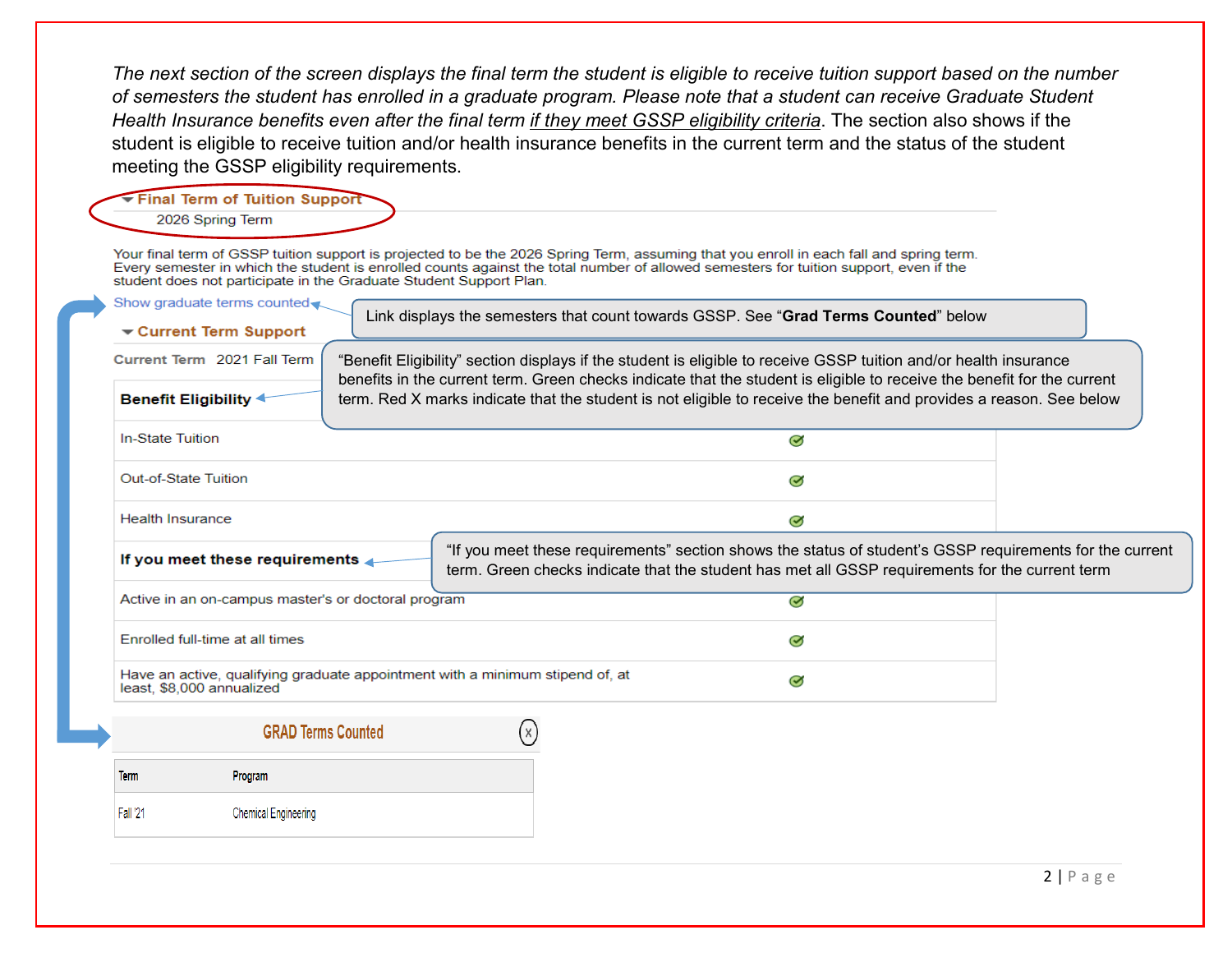*The screenshot below shows that the student is beyond eligible semesters for tuition support in the current term but can receive graduate student health insurance if they meet the listed GSSP requirements*. *The "If you meet these requirements" shows that the student met only 2 of the 3 eligibility requirements and hence, cannot receive the GSSP health insurance benefit.* 

## Current Term Support

Current Term 2021 Fall Term

| <b>Benefit Eligibility</b>                                                                                 |                    |                                                          |
|------------------------------------------------------------------------------------------------------------|--------------------|----------------------------------------------------------|
| In-State Tuition                                                                                           | ×                  | Beyond allowed terms                                     |
| Out-of-State Tuition                                                                                       | ×                  | Beyond allowed terms                                     |
| <b>Health Insurance</b>                                                                                    | $\bm{\heartsuit}$  |                                                          |
| If you meet these requirements                                                                             |                    |                                                          |
| Active in an on-campus master's or doctoral program                                                        | $\bm{\heartsuit}$  |                                                          |
| Enrolled full-time at all times                                                                            | $\bm{\varnothing}$ |                                                          |
| Have an active, qualifying graduate appointment with a minimum stipend of, at<br>least, \$8,000 annualized | x.                 | RA, TA, RA-TA, EA, or<br>primary fellowship not<br>found |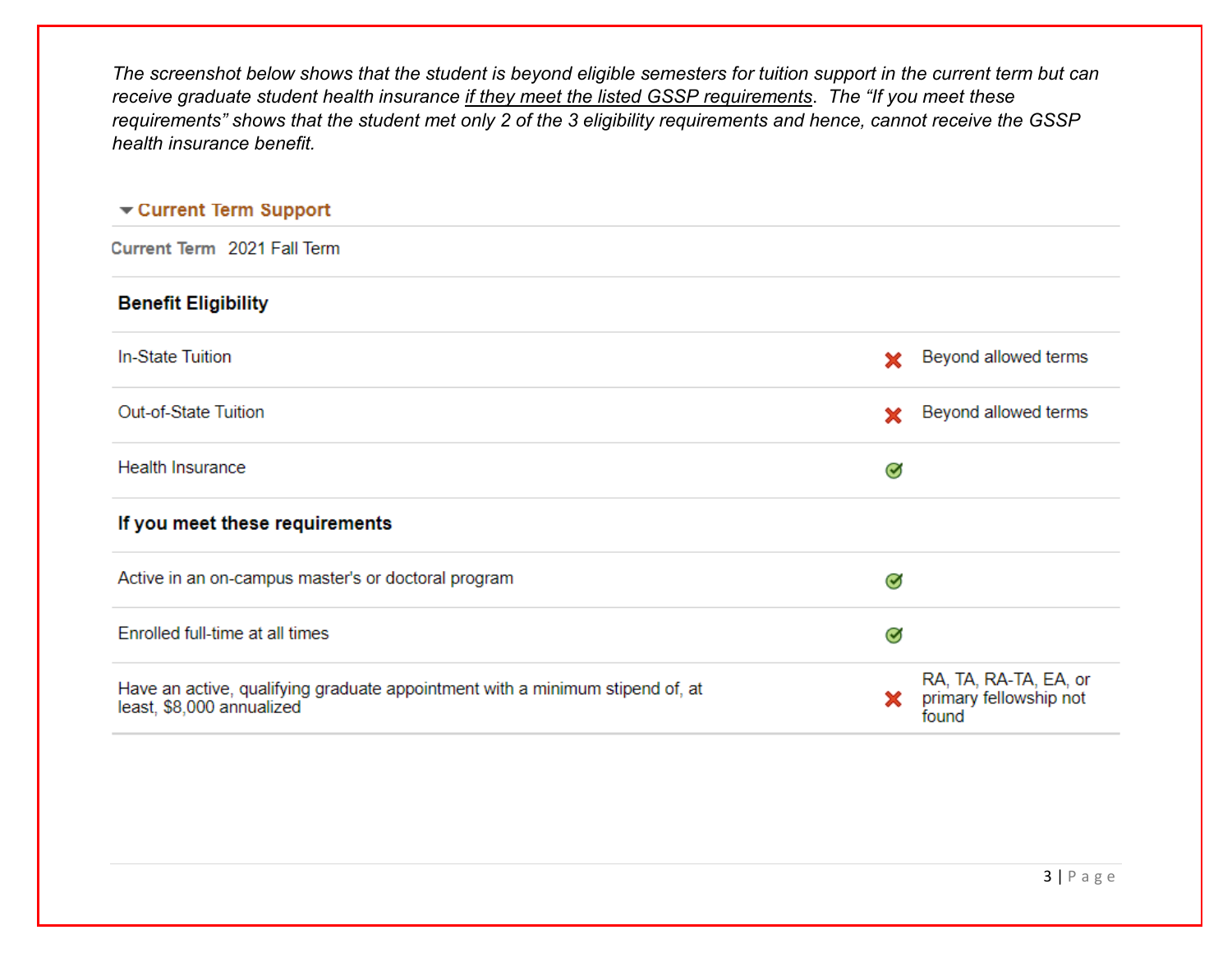*The "Upcoming Term Support" section displays if the student is eligible to receive GSSP tuition and/or health insurance benefits in the upcoming semester.* 

## - Upcoming Term Support

| Opcoming Term 2022 Spring Term                      |                                                                                                                                                                                                                                                                                                                                                                                                                                                                                       |                                                                                                                                                                                                                                                                                                                                                                                     |  |  |  |  |
|-----------------------------------------------------|---------------------------------------------------------------------------------------------------------------------------------------------------------------------------------------------------------------------------------------------------------------------------------------------------------------------------------------------------------------------------------------------------------------------------------------------------------------------------------------|-------------------------------------------------------------------------------------------------------------------------------------------------------------------------------------------------------------------------------------------------------------------------------------------------------------------------------------------------------------------------------------|--|--|--|--|
| <b>Benefit Eligibility</b>                          | "Benefit Eligibility" section displays if the student is eligible to receive GSSP tuition and/or health insurance benefits<br>in the current term. Green checks indicate that the student is eligible to receive the benefit for the current term. A red<br>X mark indicates that the student is not eligible to receive the benefit and provides a reason.                                                                                                                           |                                                                                                                                                                                                                                                                                                                                                                                     |  |  |  |  |
| In-State Tuition                                    |                                                                                                                                                                                                                                                                                                                                                                                                                                                                                       | $\bm{\heartsuit}$                                                                                                                                                                                                                                                                                                                                                                   |  |  |  |  |
| Out-of-State Tuition                                | $\bm{\heartsuit}$                                                                                                                                                                                                                                                                                                                                                                                                                                                                     |                                                                                                                                                                                                                                                                                                                                                                                     |  |  |  |  |
| <b>Health Insurance</b>                             |                                                                                                                                                                                                                                                                                                                                                                                                                                                                                       | $\bm{\mathcal{G}}$                                                                                                                                                                                                                                                                                                                                                                  |  |  |  |  |
| If you meet these requirements                      | "If you meet these requirements" section shows the status of student's GSSP requirements for the upcoming term. Green<br>checks indicate that the student has met the GSSP requirement for the upcoming term; red X indicates that the student has<br>not met the requirement; and yellow triangle indicates that the department has committed to fund to fund the student for the<br>upcoming semester.                                                                              |                                                                                                                                                                                                                                                                                                                                                                                     |  |  |  |  |
| Active in an on-campus master's or doctoral program |                                                                                                                                                                                                                                                                                                                                                                                                                                                                                       | V                                                                                                                                                                                                                                                                                                                                                                                   |  |  |  |  |
| Enrolled full-time at all times                     |                                                                                                                                                                                                                                                                                                                                                                                                                                                                                       | No Unit Load                                                                                                                                                                                                                                                                                                                                                                        |  |  |  |  |
| least, \$8,000 annualized                           | Have an active, qualifying graduate appointment with a minimum stipend of, at                                                                                                                                                                                                                                                                                                                                                                                                         | <b>Appointment Pending</b>                                                                                                                                                                                                                                                                                                                                                          |  |  |  |  |
| Department to be fully approved and activated.      | <b>IMPORTANT:</b> Please note that the Graduate School will post the tuition payment and remove the mandatory health insurance change from the<br>the student (Yellow triangle in the "Active, qualifying GA appt." requirement above)<br>The student has until the Census date (January 24 <sup>th</sup> ) to enroll full-time and for the GA appointment or eligible Fellowship from the<br>HEALTH INSURANCE CHARGE TO YOUR ACCOUNT IF ALL REQUIREMENTS ARE NOT MET BY CENSUS DATE. | student's account if the student meets GSSP Eligibility (all green checks in the "Benefit Eligibility Section" and the department has committed to fund<br>PLEASE FOLLOW-UP WITH YOUR DEPARTMENT IF YOUR ACCOUNT SHOWS "APPOINTMENT PENDING" AS YOU GET CLOSER TO JAN<br>24th. THE GRADUATE SCHOOL WILL REVERSE THE TUITION PAYMENT FROM YOUR ACCOUNT AND ADD THE MANDATORY STUDENT |  |  |  |  |